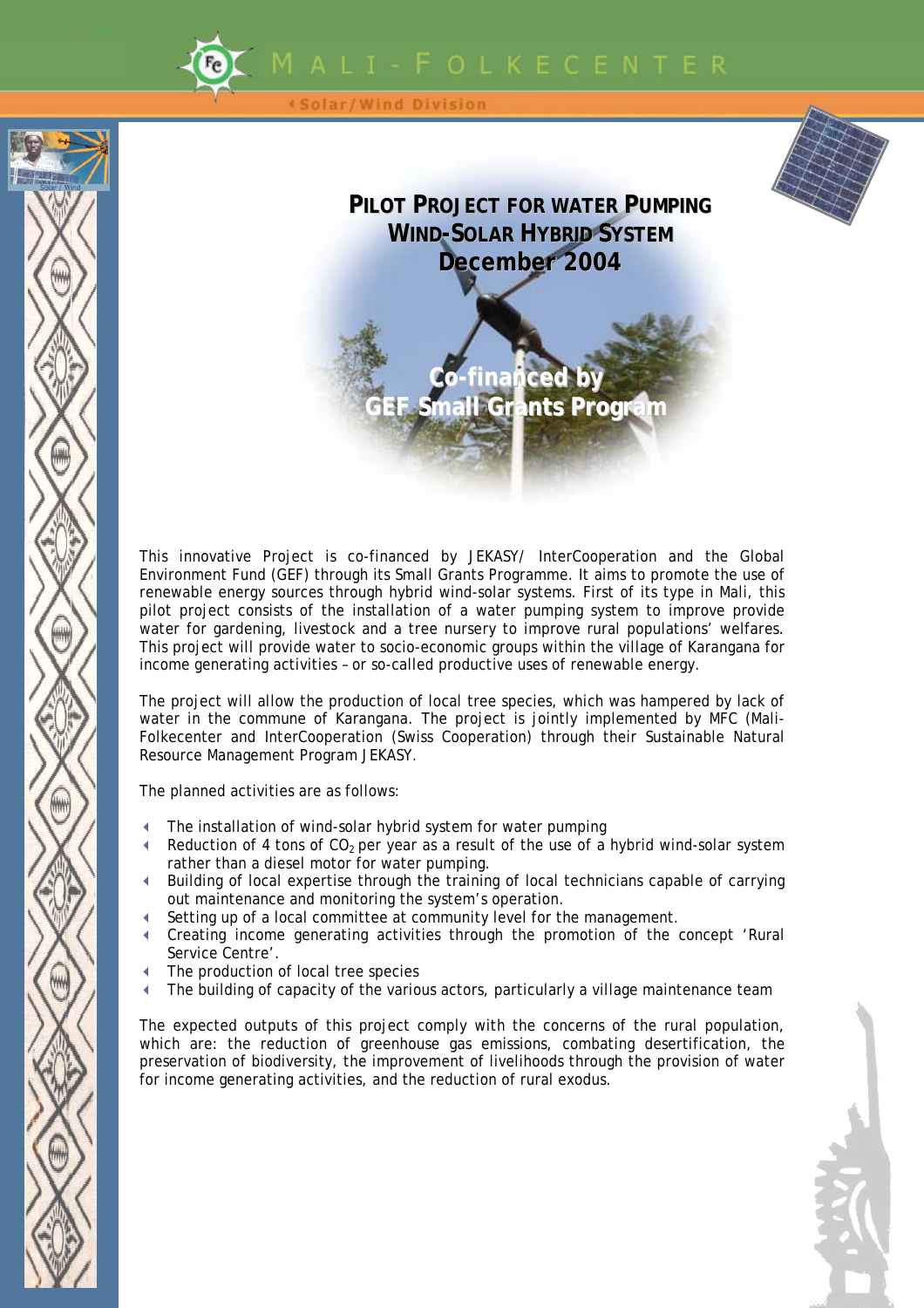

#### Solar/Wind Division

## **Development of the concept « Decentralized Service Centre »**

The Decentralised Service Centre (DSC) concept was developed by the partners of the project as a centre in a rural area that provides services which are paid for by the local population. The community which owns the equipment can delegate its management to a small private enterprise to manage the operation. Such a centre is a means for sustainable development and a stimulator of the local economy (providing income generating activities for the population).



 *Explanation of the elements of the system during a training session with the population, JEKASY & MFC at the municipal offices of Karangana.* 

## **Initial activities of the Service Centre defined with the population**

In consultation with the village, four activities were identified to commence the activities of the centre:

- Sale of water for animals to make the local livestock market profitable.
- **Production and sale of natural tree species**
- Development of vegetable gardening
- Production of organic fertilisers.

### **Assembly and test of equipments**



Before the installation in Karangana, the equipment was assembled for testing at MFC's office in Bamako. The installation was completed in May 2005. The wind turbine is rated at 1kW, and will be mounted on a pole of 20m height. The wind turbine is combined with an array of 1kW solar PV system. The two sources of energy are complementary to one another depending on the availability of wind and solar radiation.